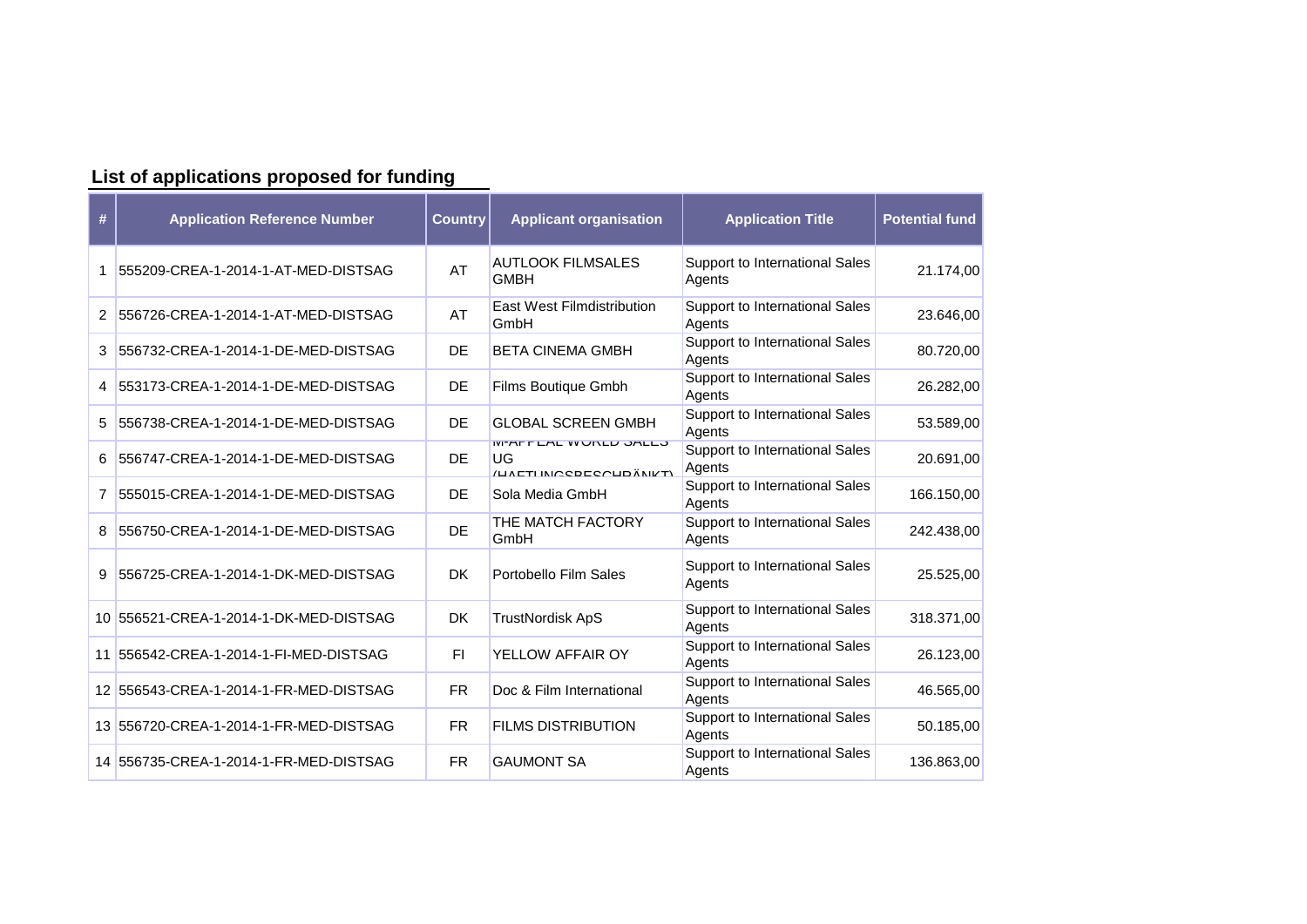| 15 556741-CREA-1-2014-1-FR-MED-DISTSAG | <b>FR</b> | <b>KINOLOGY SAS</b>                               | Support to International Sales<br>Agents | 108.255,00   |
|----------------------------------------|-----------|---------------------------------------------------|------------------------------------------|--------------|
| 16 556737-CREA-1-2014-1-FR-MED-DISTSAG | <b>FR</b> | LES FILMS DU LOSANGE                              | Support to International Sales<br>Agents | 94.469,00    |
| 17 556753-CREA-1-2014-1-FR-MED-DISTSAG | <b>FR</b> | <b>MFI SARL</b>                                   | Support to International Sales<br>Agents | 77.620,00    |
| 18 556715-CREA-1-2014-1-FR-MED-DISTSAG | <b>FR</b> | MK <sub>2</sub> SA                                | Support to International Sales<br>Agents | 35.691,00    |
| 19 556647-CREA-1-2014-1-FR-MED-DISTSAG | <b>FR</b> | <b>PYRAMIDE SA</b>                                | Support to International Sales<br>Agents | 32.243,00    |
| 20 556719-CREA-1-2014-1-FR-MED-DISTSAG | <b>FR</b> | SOCIETE PARISIENNE DE<br><b>PRODUCTION</b>        | Support to International Sales<br>Agents | 67.301,00    |
| 21 556727-CREA-1-2014-1-FR-MED-DISTSAG | <b>FR</b> | <b>STUDIOCANAL SA</b>                             | Support to International Sales<br>Agents | 203.568,00   |
| 22 556638-CREA-1-2014-1-FR-MED-DISTSAG | <b>FR</b> | <b>URBAN DISTRIBUTION</b><br><b>INTERNATIONAL</b> | Support to International Sales<br>Agents | 20.014,00    |
| 23 556758-CREA-1-2014-1-FR-MED-DISTSAG | <b>FR</b> | <b>WIDE</b>                                       | Support to International Sales<br>Agents | 21.807,00    |
| 24 556752-CREA-1-2014-1-FR-MED-DISTSAG | <b>FR</b> | <b>WILD BUNCH SA</b>                              | Support to International Sales<br>Agents | 298.489,00   |
| 25 556740-CREA-1-2014-1-IT-MED-DISTSAG | IT        | Intramovies S.r.I.                                | Support to International Sales<br>Agents | 22.061,00    |
| 26 556746-CREA-1-2014-1-UK-MED-DISTSAG | UK        | <b>BANKSIDE FILMS LTD</b>                         | Support to International Sales<br>Agents | 21.761,00    |
| 27 556743-CREA-1-2014-1-UK-MED-DISTSAG | <b>UK</b> | <b>HANWAY FILMS LIMITED</b>                       | Support to International Sales<br>Agents | 248.455,00   |
| 28 556742-CREA-1-2014-1-UK-MED-DISTSAG | <b>UK</b> | <b>WESTEND FILMS LIMITED</b>                      | Support to International Sales<br>Agents | 26.761,00    |
| <b>TOTAL:</b>                          |           |                                                   |                                          | 2.516.817,00 |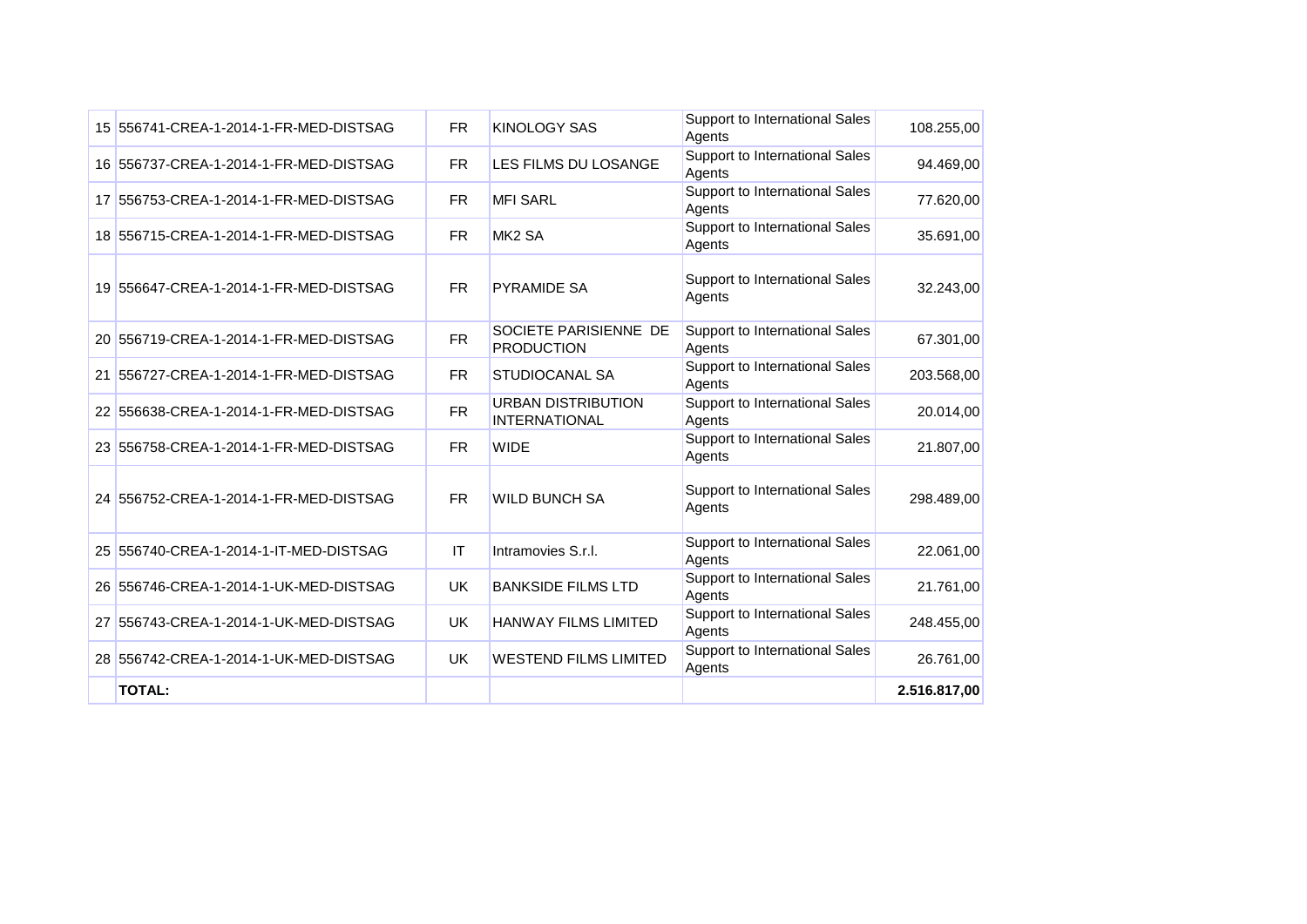### **Creative Europe Media - Applications by country**

# **Sales Agent Generation 2014**

| <b>Action Code</b> | <b>Round of</b><br><b>Selection</b> | <b>Applicant country</b> | <b>Country</b><br>code | <b>Applications</b><br>received | <b>Applications</b><br>proposed<br>for funding | <b>Success</b><br>rate |
|--------------------|-------------------------------------|--------------------------|------------------------|---------------------------------|------------------------------------------------|------------------------|
| <b>DISTSAG</b>     |                                     | Österreich               | AT                     | $\overline{2}$                  | $\overline{2}$                                 | 100%                   |
| <b>DISTSAG</b>     |                                     | Deutschland              | DE                     | 6                               | 6                                              | 100%                   |
| <b>DISTSAG</b>     |                                     | <b>Danmark</b>           | DK.                    | 3                               | 2                                              | 67%                    |
| <b>DISTSAG</b>     |                                     | España                   | ES                     | 1                               |                                                |                        |
| <b>DISTSAG</b>     |                                     | Suomi / Finland          | FI.                    | 1                               |                                                | 100%                   |
| <b>DISTSAG</b>     |                                     | France                   | FR.                    | 15                              | 13                                             | 87%                    |
| <b>DISTSAG</b>     |                                     | Italia                   | IT                     | $\mathbf{1}$                    |                                                | 100%                   |
| <b>DISTSAG</b>     | л.                                  | United Kingdom           | UK.                    | 3                               | 3                                              | 100%                   |
|                    |                                     |                          | Sum:                   | 32                              | 28                                             | 88%                    |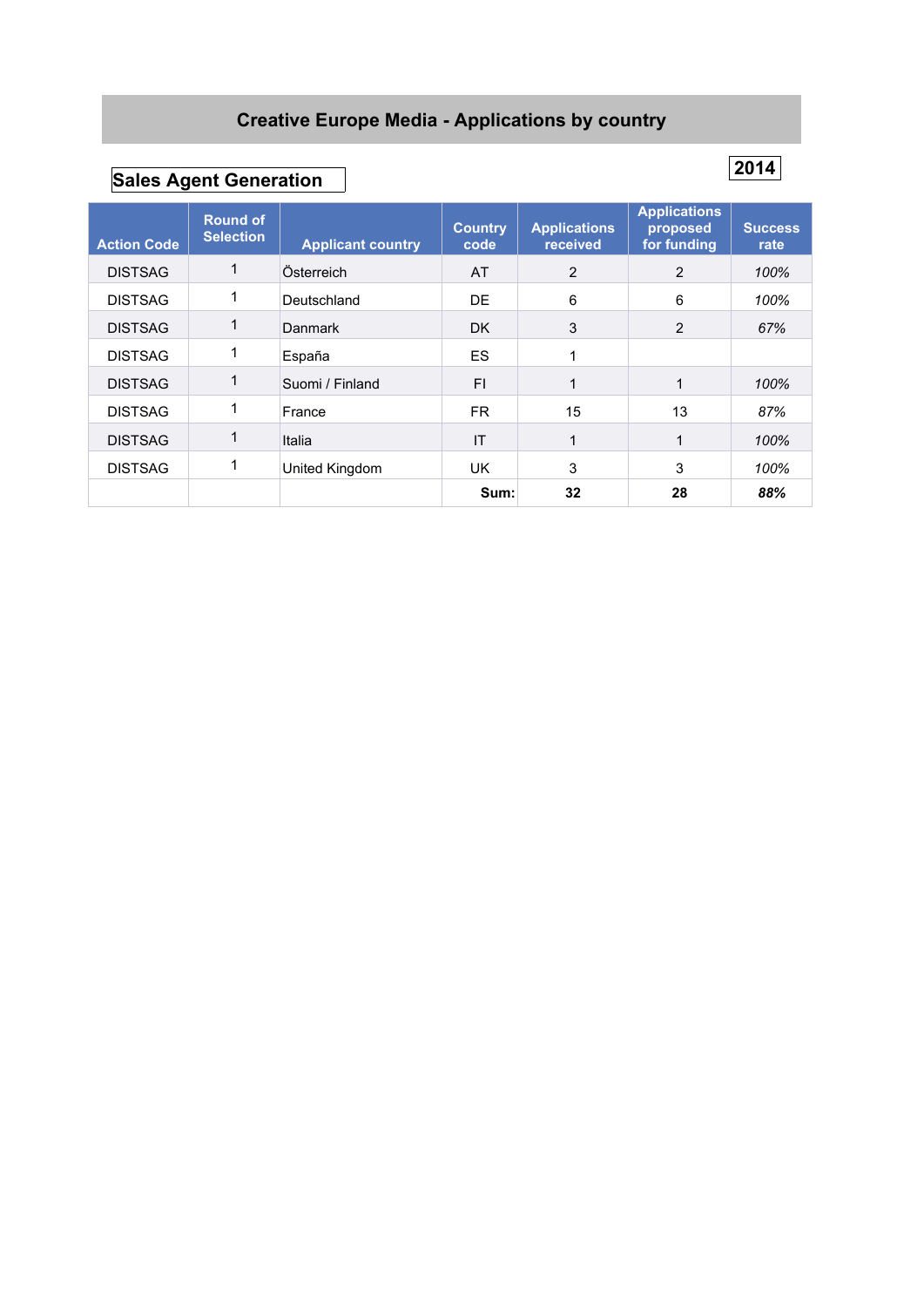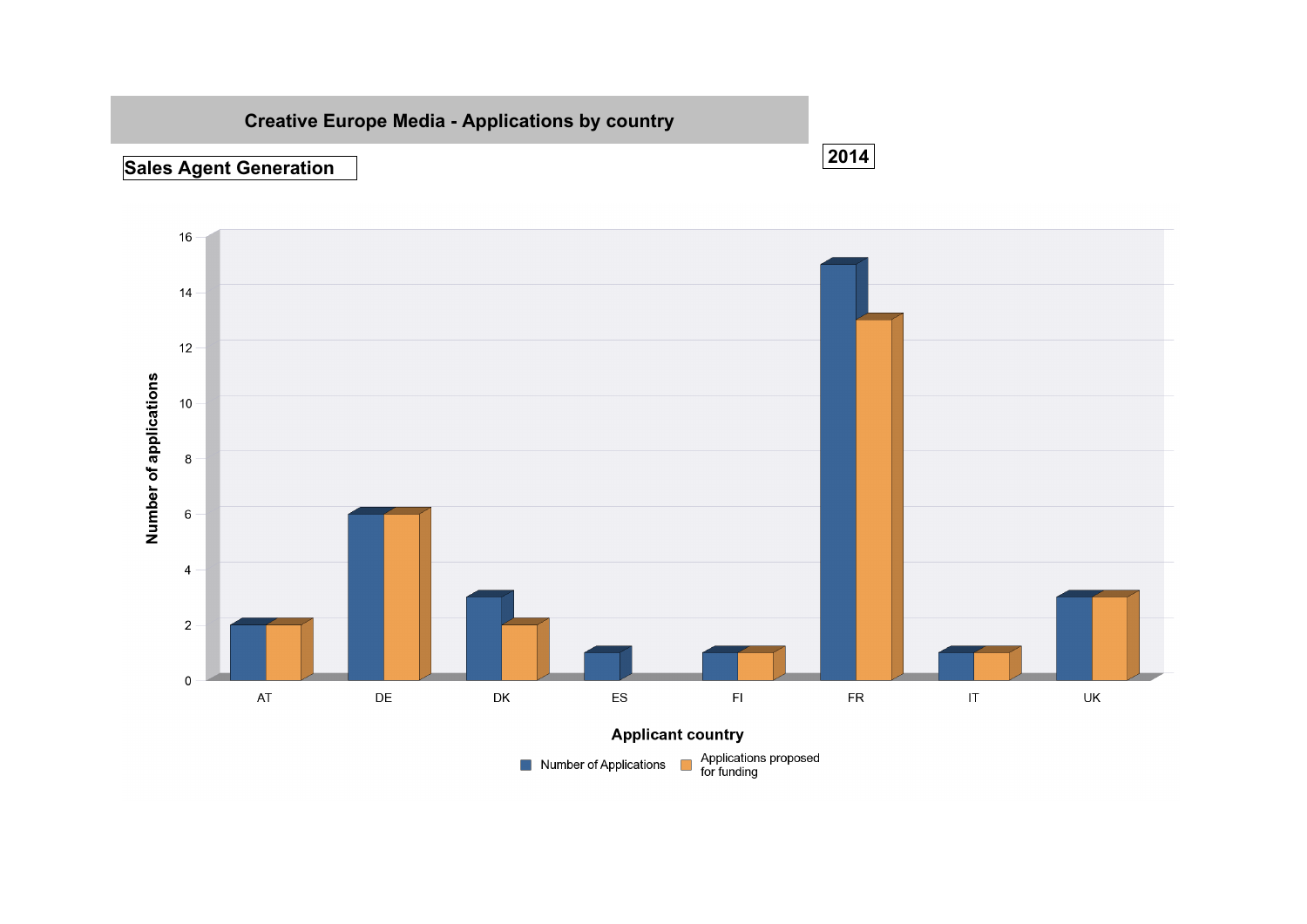### **Creative Europe Media - Level of demand by country**

## **Sales Agent Generation 2014**

| <b>Action Code</b> | <b>Application</b><br>round | <b>Applicant country</b> | <b>Country</b><br>code | Grant<br>requested | <b>Grant</b><br>awarded | <b>Success</b><br>rate<br>grant |
|--------------------|-----------------------------|--------------------------|------------------------|--------------------|-------------------------|---------------------------------|
| <b>DISTSAG</b>     | 1                           | Danmark                  | DK.                    | 343.896.00         | 343.896                 | 100%                            |
| <b>DISTSAG</b>     | 1                           | Deutschland              | DE                     | 589,870.00         | 589,870                 | 100%                            |
| <b>DISTSAG</b>     | $\mathbf 1$                 | España                   | <b>ES</b>              | 0.00               |                         |                                 |
| <b>DISTSAG</b>     | 1                           | France                   | FR.                    | 1,193,070.00       | 1,193,070               | 100%                            |
| <b>DISTSAG</b>     | 1                           | Italia                   | IT                     | 22,061.00          | 22,061                  | 100%                            |
| <b>DISTSAG</b>     | 1                           | Österreich               | AT                     | 44,820.00          | 44,820                  | 100%                            |
| <b>DISTSAG</b>     | 1                           | Suomi / Finland          | FI                     | 26.123.00          | 26,123                  | 100%                            |
| <b>DISTSAG</b>     | 1                           | United Kingdom           | UK.                    | 296,977.00         | 296,977                 | 100%                            |
|                    |                             |                          | Sum:                   | 2,516,817          | 2,516,817               | 100%                            |